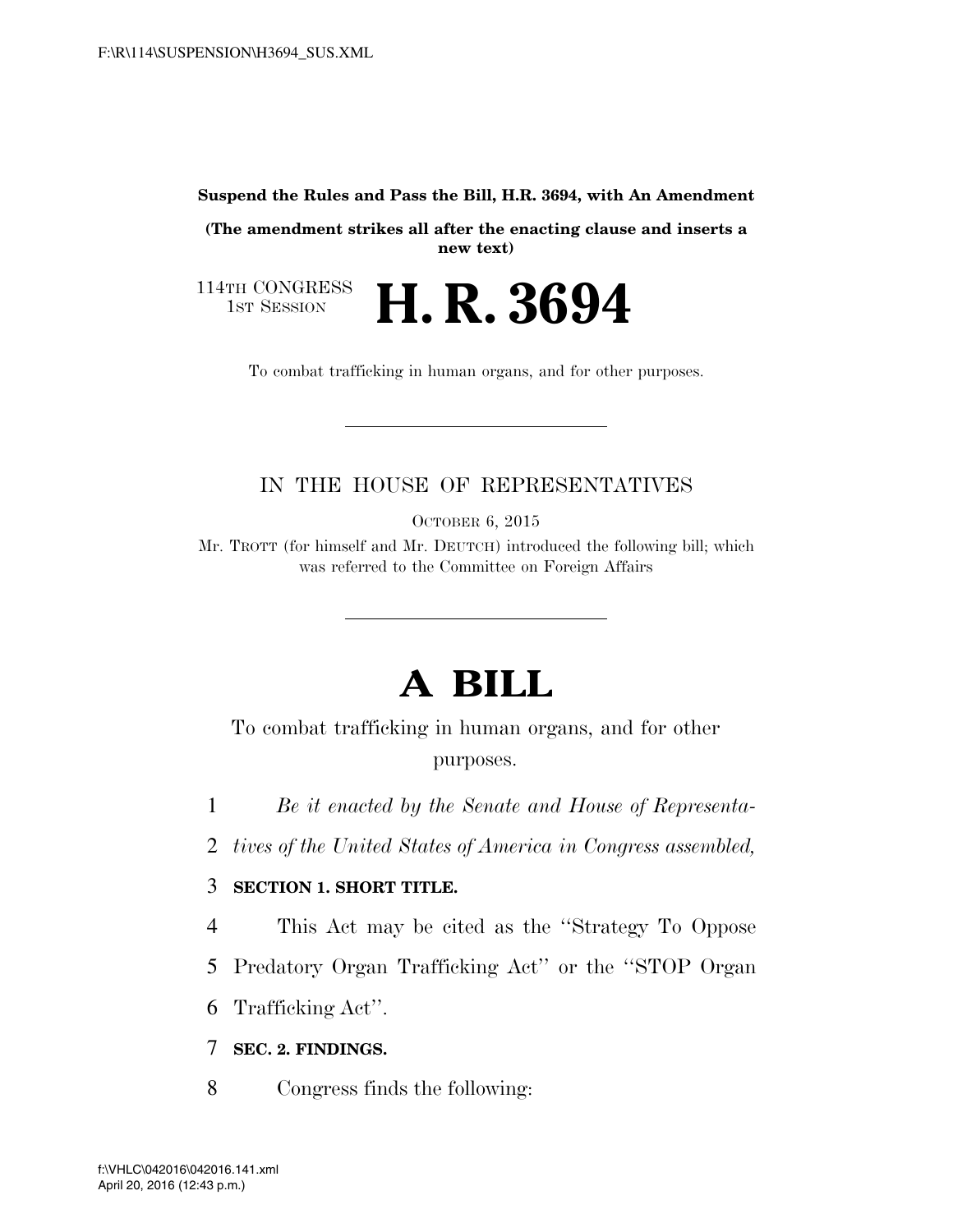$\mathfrak{D}$ 

 (1) The World Health Organization (WHO) es- timates that approximately 10 percent of all trans- planted kidneys worldwide are illegally obtained, often bought from vulnerable impoverished persons or forcibly harvested from prisoners.

 (2) In 2004, the World Health Assembly passed a resolution urging its member-states to take meas- ures to protect the poorest as well as vulnerable groups from exploitation by organ traffickers.

 (3) On February 13, 2008, the United Nations Global Initiative to Fight Human Trafficking (UNGIFT) hosted the ''Vienna Forum to Fight Human Trafficking'', and subsequently reported that a lack of adequate illicit organ trafficking laws has provided opportunity for the illegal trade to grow.

 (4) On March 21, 2011, the Council of the Eu- ropean Union adopted rules supplementing the defi- nition of criminal offenses and the level of sanctions in order to strengthen the prevention of organ traf-ficking and the protection of those victims.

 (5) In 2005, the United States ratified the Pro- tocol to Prevent, Suppress and Punish Trafficking in Persons, Especially Women and Children, a supple-ment to the United Nations Convention against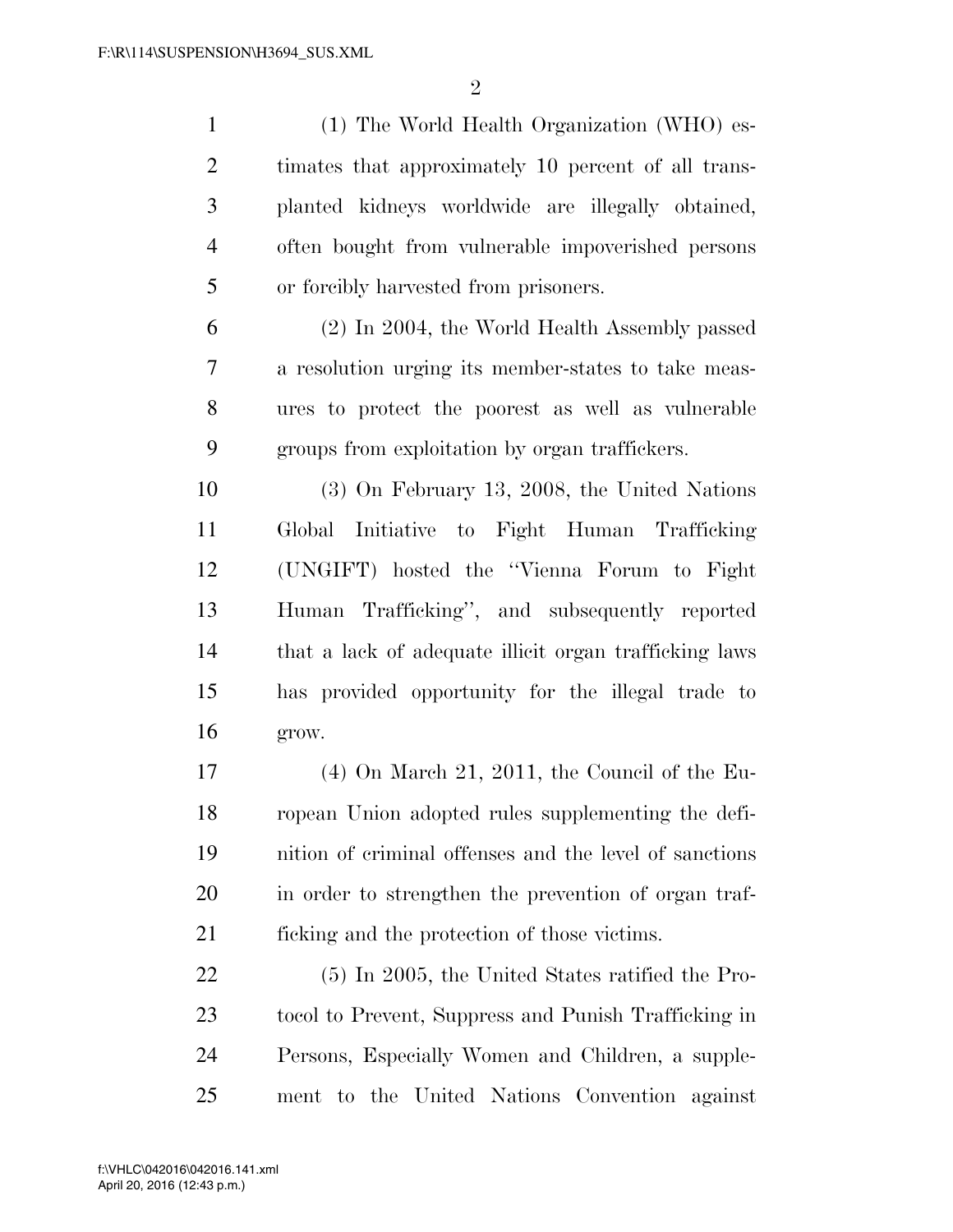Transnational Organized Crime, which includes the removal of organs as a form of exploitation under the definition of ''trafficking in persons''.

 (6) According to a 2013 United Nations report from the Special Rapporteur on trafficking in per- sons, especially women and children, the economic and social divisions within and among countries is notably reflected in the illicit organ trafficking mar- ket, in which the victims are commonly poor, unem-ployed, and more susceptible to deceit and extortion.

#### **SEC. 3. SENSE OF CONGRESS.**

12 It is the sense of Congress that—

 (1) the kidnapping or coercion of individuals for the purpose of extracting their organs for profit is in contradiction of the ideals and standards for eth- ical behavior upon which the United States has based its laws;

 (2) the illegal harvesting of organs from chil- dren is a violation of the human rights of the child and is a breach of internationally accepted medical ethical standards described in WHO Assembly Reso-lution 57.18 (May 22, 2004);

 (3) the illegal harvesting and trafficking of or- gans violates the Universal Declaration of Human Rights, in Article 3 which states that ''Everyone has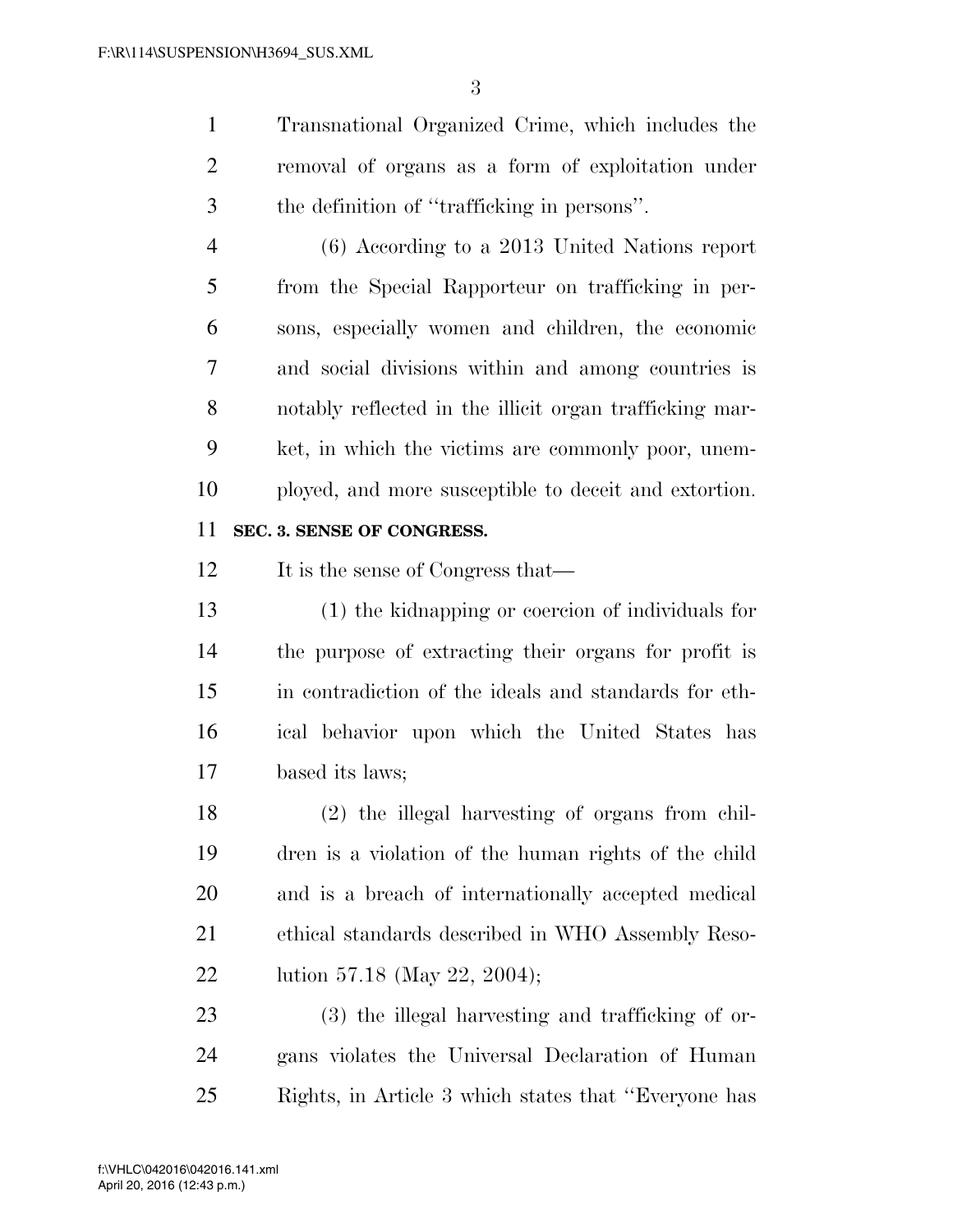| $\mathbf{1}$ | the right to life, liberty and security of person.", and   |
|--------------|------------------------------------------------------------|
| 2            | in Article 4 which states that "No one shall be held       |
| 3            | in slavery or servitude."; and                             |
| 4            | (4) establishing efficient voluntary organ dona-           |
| 5            | tion systems with strong enforcement mechanisms is         |
| 6            | the most effective way to combat trafficking of per-       |
| 7            | sons for the removal of their organs.                      |
| 8            | SEC. 4. STATEMENT OF POLICY.                               |
| 9            | It shall be the policy of the United States to—            |
| 10           | (1) combat the international trafficking of per-           |
| 11           | sons for the removal of their organs;                      |
| 12           | (2) promote the establishment of voluntary                 |
| 13           | organ donation systems with effective enforcement          |
| 14           | mechanisms in bilateral diplomatic meetings, as well       |
| 15           | as in international health forums; and                     |
| 16           | (3) promote the dignity and security of human              |
| 17           | life in accordance with the Universal Declaration of       |
| 18           | Human Rights.                                              |
| 19           | SEC. 5. REVOCATION OR DENIAL OF PASSPORTS TO INDI-         |
| 20           | VIDUALS WHO ARE ORGAN TRAFFICKERS.                         |
| 21           | The Act entitled "An Act to regulate the issue and         |
| 22           | validity of passports, and for other purposes", approved   |
| 23           | July 3, $1926$ (22 U.S.C. 211a et seq.), which is commonly |
| 24           | known as the "Passport Act of 1926", is amended by add-    |
| 25           | ing at the end the following:                              |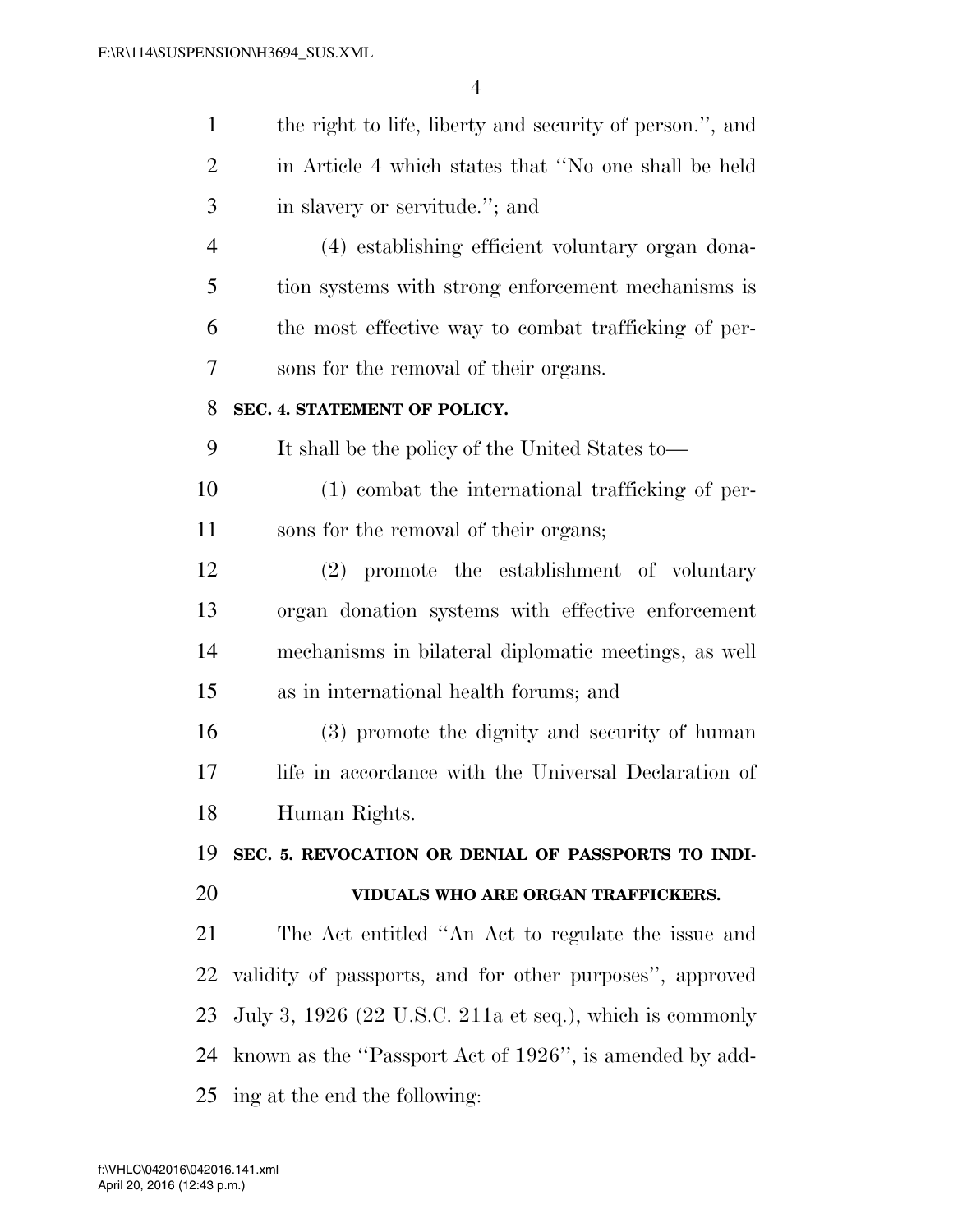#### **''SEC. 4. AUTHORITY TO DENY OR REVOKE PASSPORT.**

 $\gamma$  (a) ISSUANCE.—The Secretary of State may refuse to issue a passport to any individual who has been con- victed of an offense under section 301 of the National Organ Transplant Act (42 U.S.C. 274e) if such individual used a passport or otherwise crossed an international bor-der in the commission of such an offence.

 ''(b) REVOCATION.—The Secretary of State may re- voke a passport previously issued to any individual de-scribed in paragraph (1).''.

## **SEC. 6. AMENDMENTS TO THE TRAFFICKING VICTIMS PRO-TECTION ACT OF 2000.**

 (a) DEFINITIONS.—Section 103 of the Trafficking Victims Protection Act of 2000 (22 U.S.C. 7102) is amended—

- 16 (1) in paragraph  $(9)$ —
- (A) in subparagraph (A), by striking ''or'' at the end;

 (B) in subparagraph (B), by striking the period at the end and inserting: ''; or''; and

 (C) by adding at the end the following new subparagraph:

23  $\cdot$  (C) trafficking of persons for the removal of their organs (as defined in paragraph (13)).";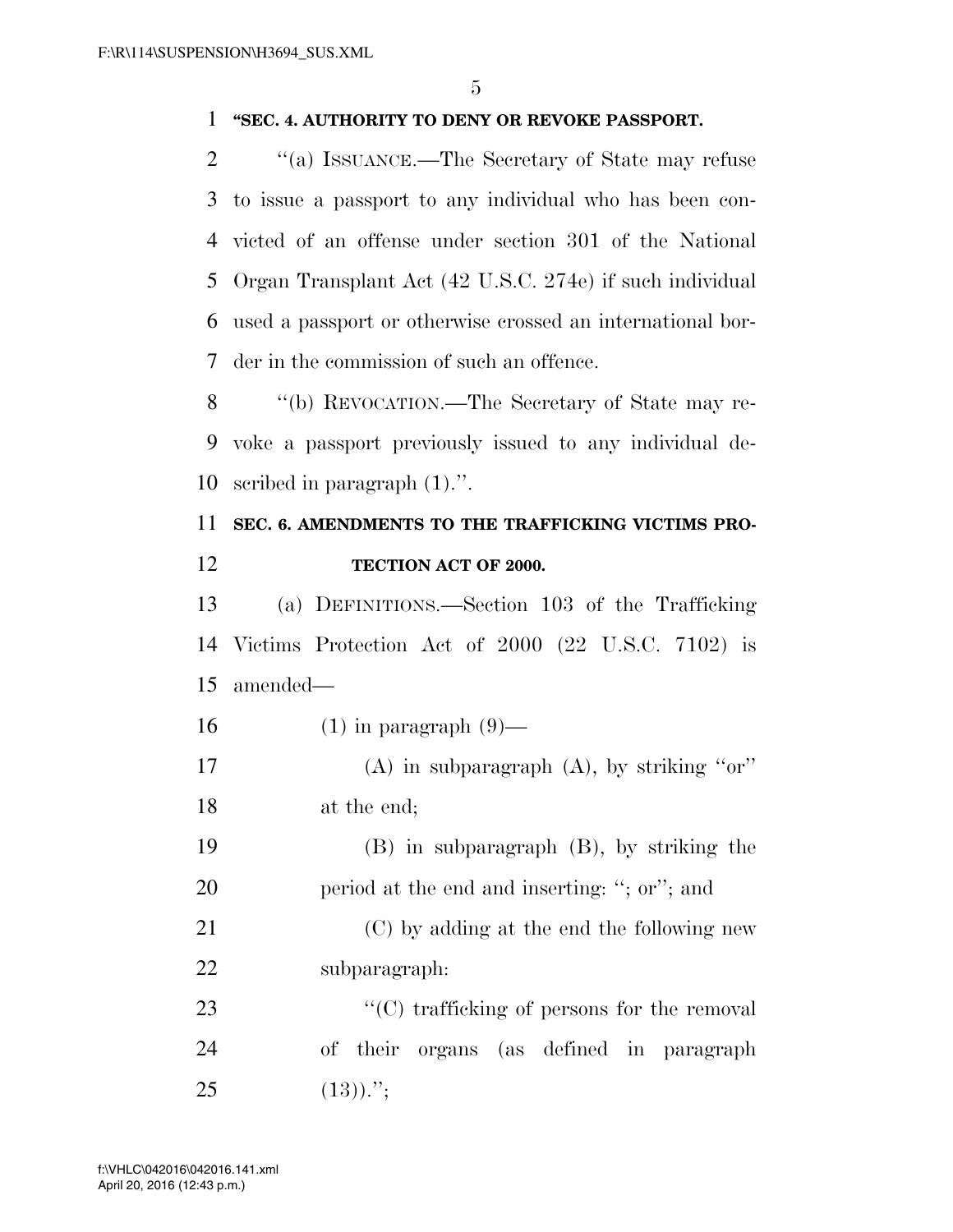| $\mathbf{1}$   | (2) by redesignating paragraphs (13) through               |
|----------------|------------------------------------------------------------|
| $\overline{2}$ | $(15)$ as paragraphs $(14)$ through $(16)$ , respectively; |
| 3              | and                                                        |
| $\overline{4}$ | $(3)$ by inserting after paragraph $(12)$ the fol-         |
| 5              | lowing new paragraph:                                      |
| 6              | "(13) TRAFFICKING OF PERSONS FOR THE RE-                   |
| 7              | MOVAL OF THEIR ORGANS.-                                    |
| 8              | "(A) IN GENERAL.—The term 'trafficking                     |
| 9              | of persons for the removal of their organs'                |
| 10             | means the recruitment, transportation, transfer,           |
| 11             | harboring, or receipt of a person, either living           |
| 12             | or deceased, for the purpose of removing one or            |
| 13             | more of the person's organs, by means of—                  |
| 14             | $``(i)$ coercion;                                          |
| 15             | "(ii) abduction;                                           |
| 16             | $"$ (iii) deception;                                       |
| 17             | $\lq\lq$ (iv) fraud;                                       |
| 18             | $f'(v)$ abuse of power or a position of                    |
| 19             | vulnerability; or                                          |
| 20             | $\lq\lq$ (vi) transfer of payments or benefits             |
| 21             | to achieve the consent of a person having                  |
| 22             | control over a person described in the mat-                |
| 23             | ter preceding clause (i).                                  |
| 24             | "(B) ORGAN DEFINED.—n subparagraph                         |
| 25             | $(A)$ , the term 'organ' has the meaning given the         |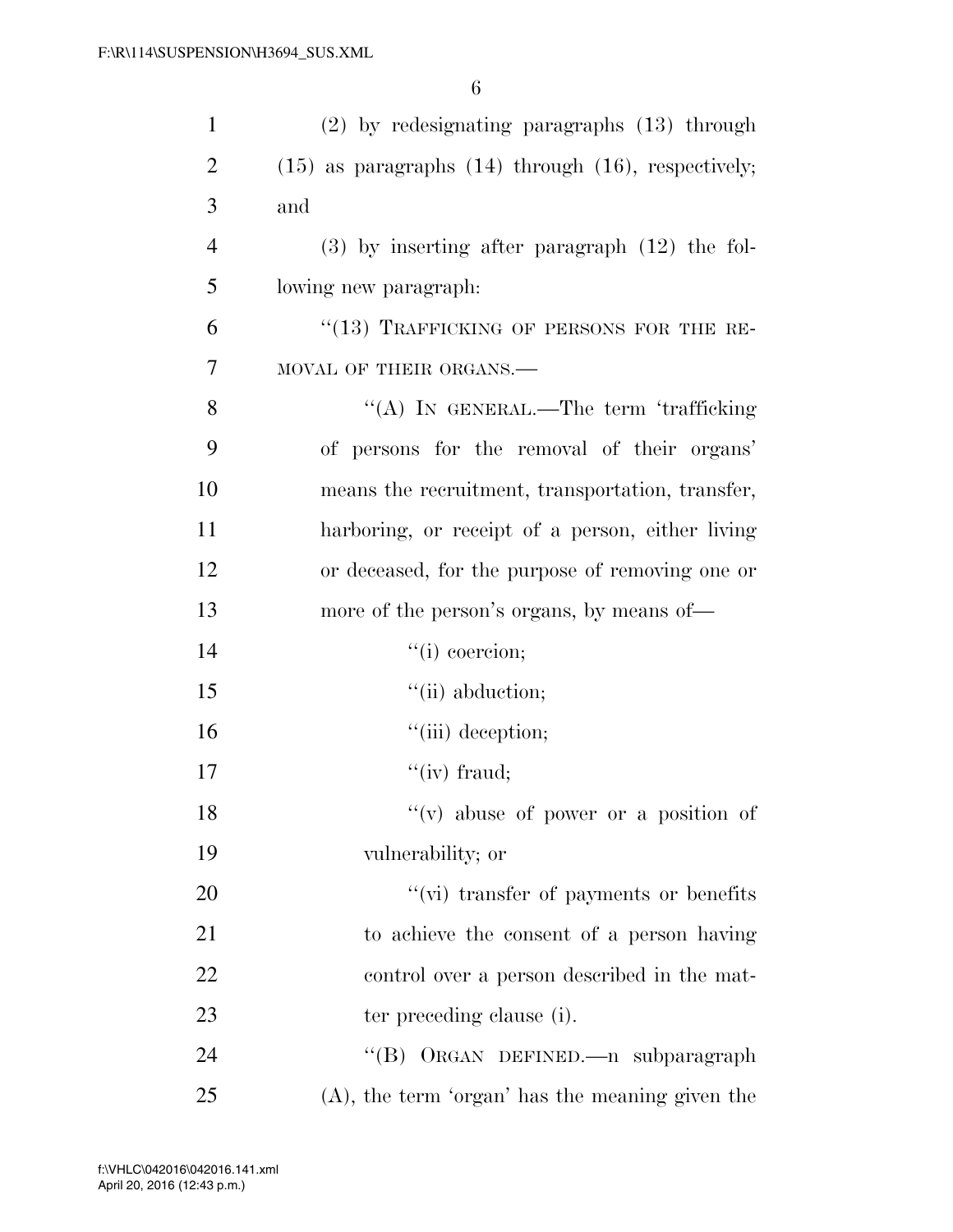1 term 'human organ' in section  $301(e)(1)$  of the National Organ Transplant Act (42 U.S.C. 3  $274e(e)(1)$ .".

 (b) INTERAGENCY TASK FORCE TO MONITOR AND COMBAT TRAFFICKING.—Section 105(d)(3) of the Traf- ficking Victims Protection Act of 2000 (22 U.S.C. 7103(d)(3)) is amended by inserting after the first sen- tence the following new sentence: ''Such procedures shall include collection and organization of data from human rights officers at United States embassies on host coun- try's laws against trafficking of persons for the removal of their organs and any instances of violations of such laws.''.

**SEC. 7. REPORTING.** 

 (a) IN GENERAL.—Not later than 1 year after the date of the enactment of this Act, and annually thereafter through 2024, the Secretary of State shall submit to the appropriate congressional committees a comprehensive re-port that includes the following information:

 (1) A description of the sources, practices, methods, facilitators, and recipients of trafficking of persons for the removal of their organs during the period covered by each such report.

 (2) A description of activities undertaken by the Department of State, either unilaterally or in co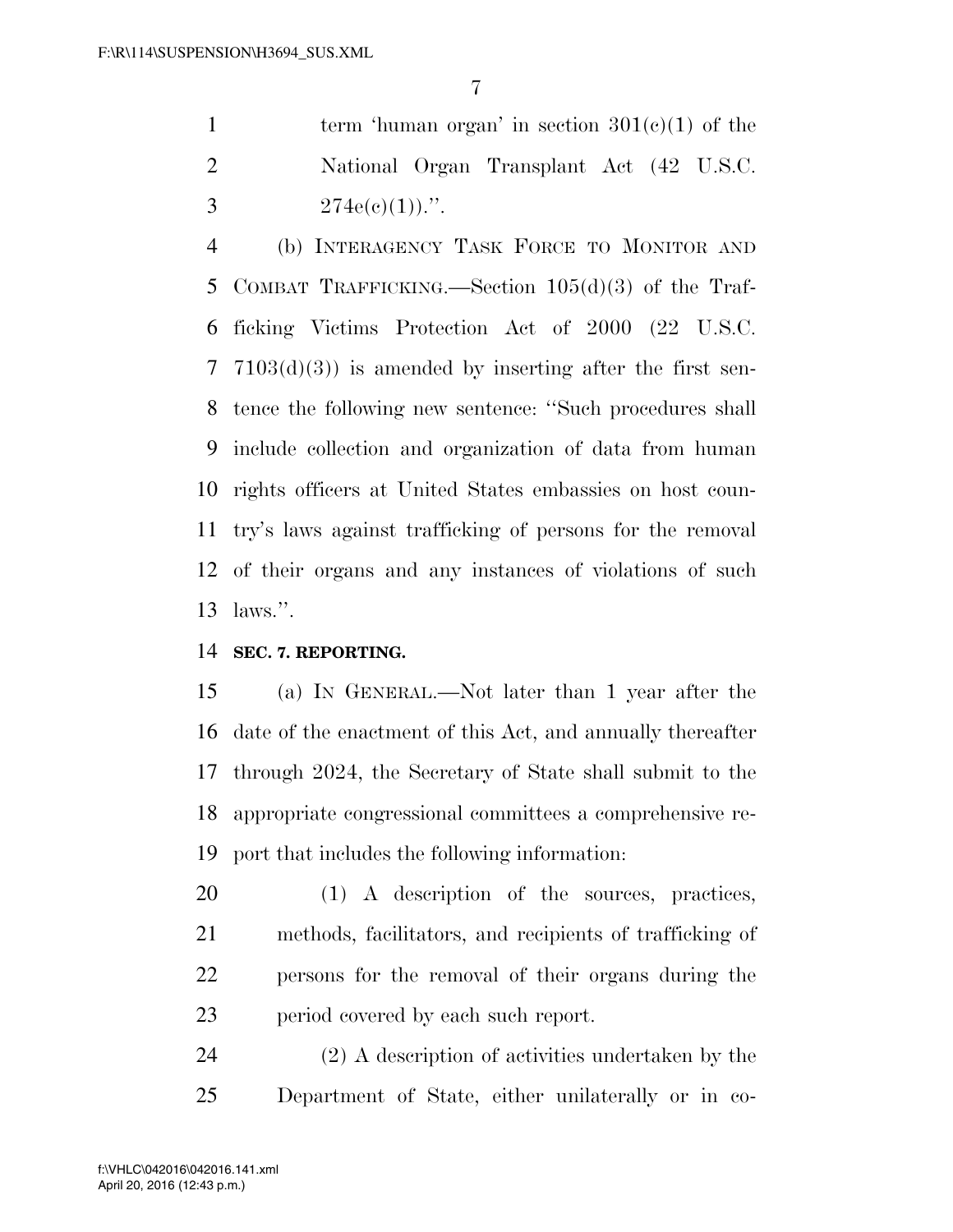operation with other countries, to address and pre- vent trafficking of persons for the removal of their organs.

 (3) A description of activities undertaken by countries to address and prevent trafficking of per-sons for the removal of their organs.

 (b) MATTERS TO BE INCLUDED.—The reports re- quired under subsection (a) shall include the collection and organization of data from human rights officers at United States diplomatic and consular posts on host countries' laws against trafficking of persons for the removal of their organs, including enforcement of such laws, or any in-stances of violations of such laws.

 (c) ADDITIONAL MATTERS TO BE INCLUDED.—The reports required under subsection (a) may include—

 (1) information provided in meetings with host country officials;

 (2) information provided through cooperation with United Nations or World Health Organization agencies;

 (3) communications and reports provided by nongovernmental organizations working on the issue of trafficking of persons for the removal of their or-gans; and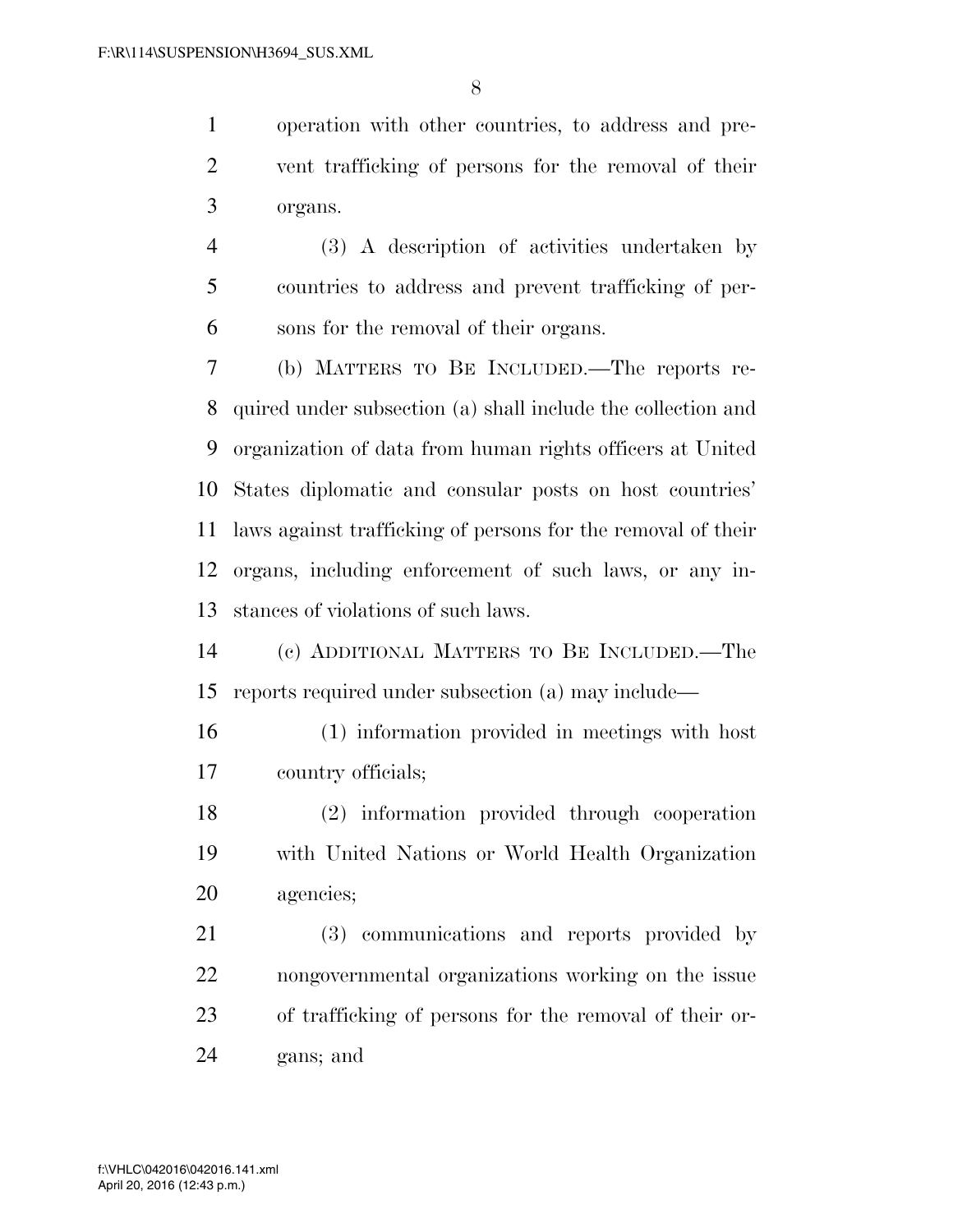(4) any other reports or information sources the Secretary of State determines to be necessary and appropriate.

#### **SEC. 8. DEFINITIONS.**

In this Act:

 (1) APPROPRIATE CONGRESSIONAL COMMIT- TEES.—The term ''appropriate congressional com- mittees'' means the Committee on Foreign Affairs of the House of Representatives and the Committee on Foreign Relations of the Senate.

11 (2) ORGAN.—The term "organ" has the mean- ing given the term ''human organ'' in section 13  $301(e)(1)$  of the National Organ Transplant Act (42) 14 U.S.C.  $274e(e)(1)$ .

 (3) TRAFFICKING OF PERSONS FOR THE RE- MOVAL OF THEIR ORGANS.—The term ''trafficking of persons for the removal of their organs'' means the recruitment, transportation, transfer, harboring, or receipt of a person, either living or deceased, for the purpose of removing one or more of the person's organs, by means of—

- (A) coercion;
- 23 (B) abduction;
- 24 (C) deception;
- (D) fraud;